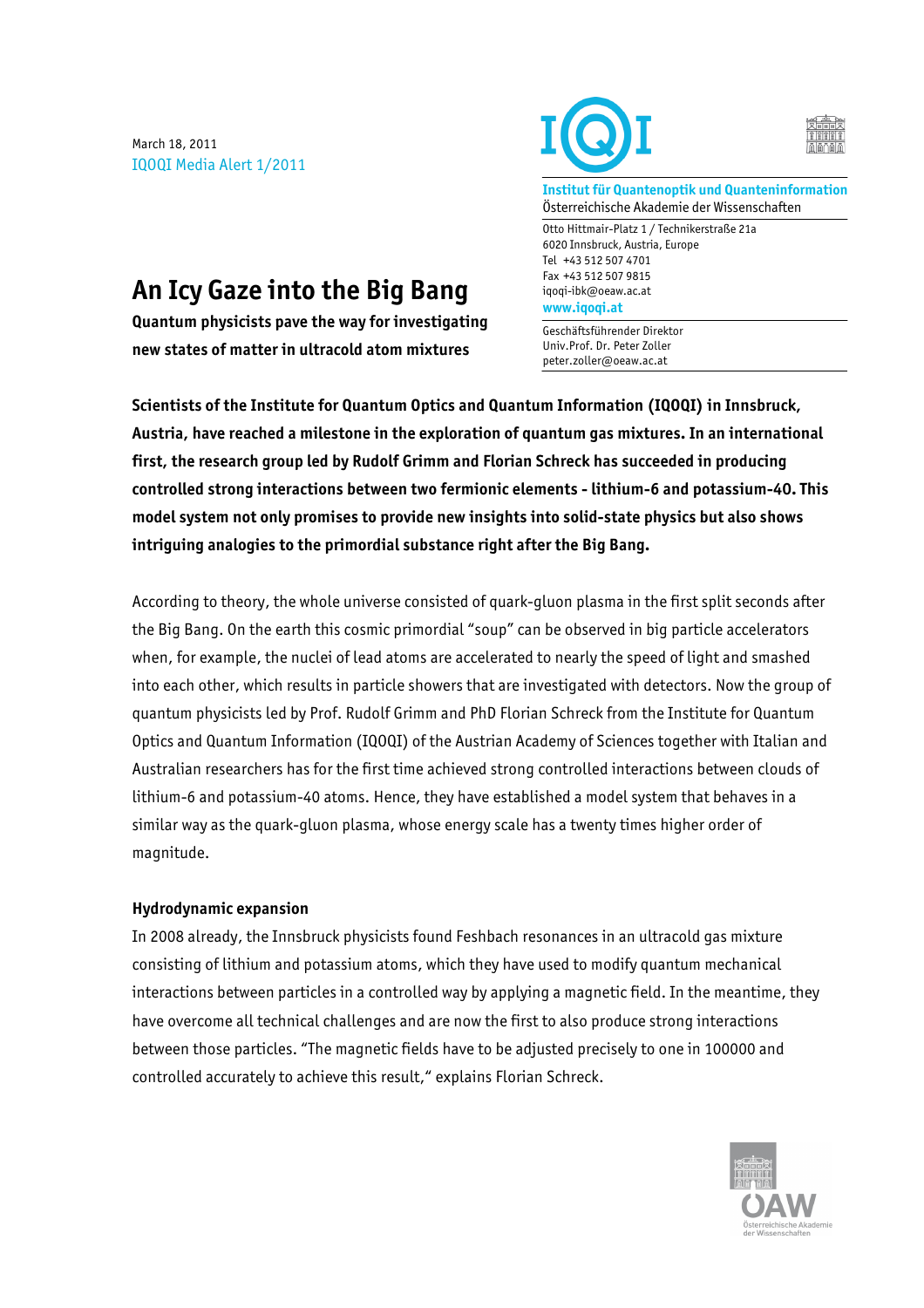In the experiment the physicists prepare the ultracold gases of lithium-6 (Li) and potassium-40 (K) atoms in an optical trap and overlap them, with the smaller cloud of heavier K atoms residing in the centre of the Li cloud. After turning off the trap, the researchers observe the expansion of the quantum gases at different magnetic fields. "When the particles show a strong interaction, the gas clouds behave hydrodynamically," says Schreck. "An elliptical nucleus is formed in the centre of the particle cloud, where the potassium and lithium atoms interact. Moreover, the expansion velocity of the particles, which are different initially, become equal." According to theory, both phenomena suggest hydrodynamic behavior of the quantum gas mixture. "This behavior is the most striking phenomenon observed in quantum gases, when particles strongly interact," says Rudolf Grimm. "Therefore, this experiment opens up new research areas in the field of many-body physics."

### **New possibilities for exciting experiments**

High energy physicists have made these two observations as well when producing quark-gluon plasmas in particle accelerators. The Innsbruck quantum gas experiment can be regarded as a model system to investigate cosmic phenomena that occurred immediately after the Big Bang. "In addition and above all, we can also use this system to address many questions of solid-state physics," says Rudolf Grimm, who is going to further explore the quantum gas mixture with his research group. "The big goal is to produce quantum condensates, such as Bose-Einstein condensates consisting of molecules made up of lithium and potassium atoms. This will tremendously increase our capabilities to realize novel states of matter."

The physicists have published their findings in the scientific journal *Physical Review Letters*. Their work is supported by the Austrian Science Fund (FWF) and the Special Research Area FoQuS, the European Science Foundation ESF within the framework of EuroQUAM, the Wittgenstein award granted by the FWF and the Austrian Ministry of Science.

#### **Publication:**

Hydrodynamic Expansion of a Strongly Interacting Fermi-Fermi Mixture. A. Trenkwalder, C. Kohstall, M. Zaccanti, D. Naik, A. I. Sidorov, F. Schreck, R. Grimm. Physical Review Letters 106, 115304 (2011) DOI: 10.1103/PhysRevLett.106.115304 http://dx.doi.org/10.1103/PhysRevLett.106.115304

**Illustration, photos and video interviews:** http://bit.ly/iqoqi20110318